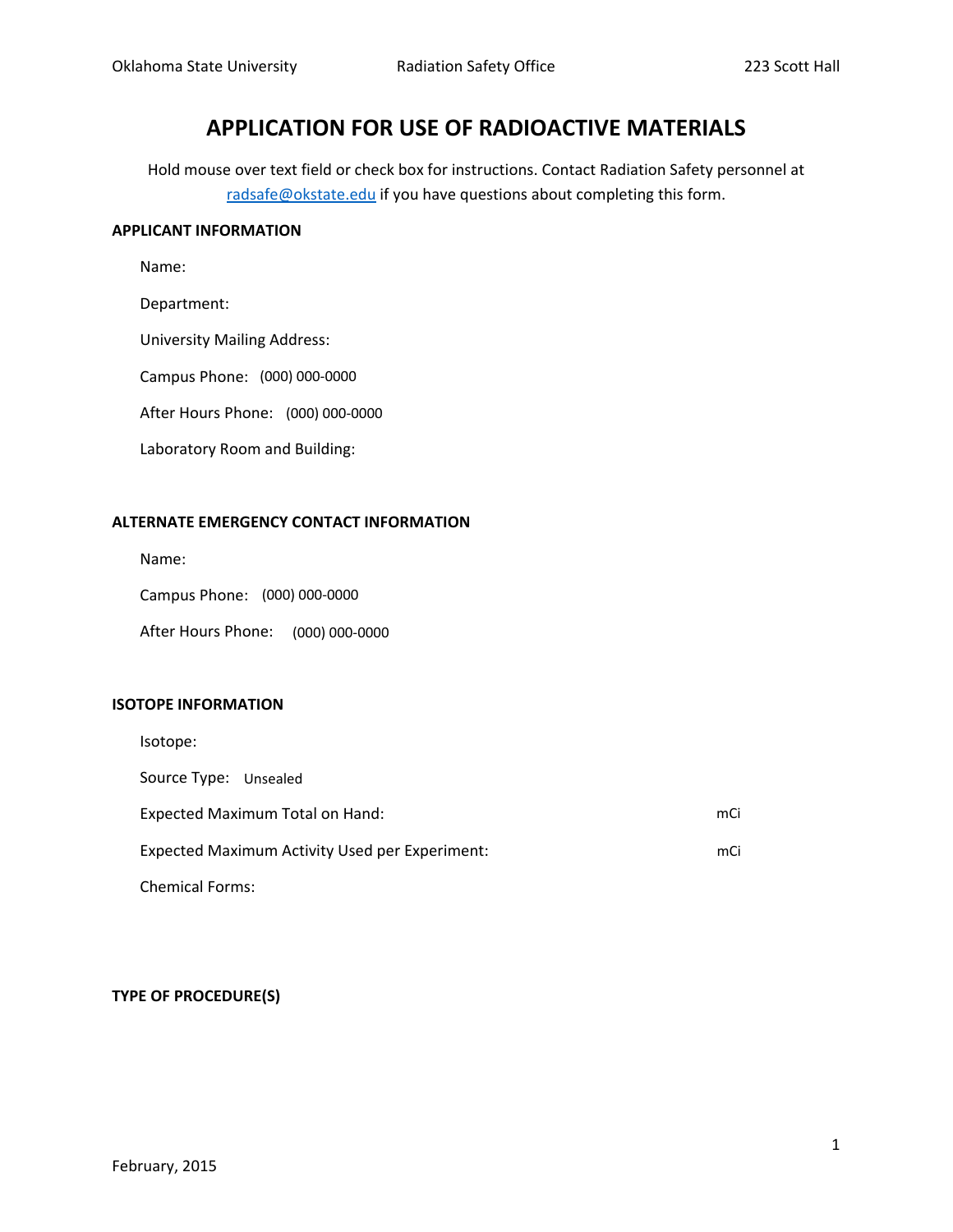#### **RADIOACTIVE MATERIALS PROCEDURE**



Procedure Attached

## **PERSONAL PROTECTIVE EQUIPMENT**

| Gloves |
|--------|
|        |

Lab Coat

Safety Goggles/Eye Protection

Other – please explain

#### **SURVEY EQUIPMENT AVAILABLE**

| <b>GM Survey meter</b>              | Location: |
|-------------------------------------|-----------|
| Ion chamber                         | Location: |
| Sodium Iodide meter                 | Location: |
| <b>Liquid Scintillation Counter</b> | Location: |
| Gamma Counter                       | Location: |

## **TYPE(S) OF LIQUID WASTE**

Inorganic Liquid Waste

Organic Liquid Waste

Mixed Isotope Waste (<sup>3</sup>H and <sup>14</sup>C only unless otherwise authorized by Radiation Safety Officer) If mixed waste is other than  $3H$  and  $14C$ , please explain:

#### **SEWER DISPOSALS**

Sewer disposals must be done in compliance with the Radiation Safety Office's Sewer [Disposal](http://compliance.okstate.edu/sites/default/files/rso_docs/RSO%20Policy%20-%20Sewer%20Disposals.pdf) Policy. If you answer "yes" below, you are acknowledging that all disposals will be performed and recorded in as required by this policy.

Will sewer disposals of procedural solutions containing RAM be done in your lab(s)? No